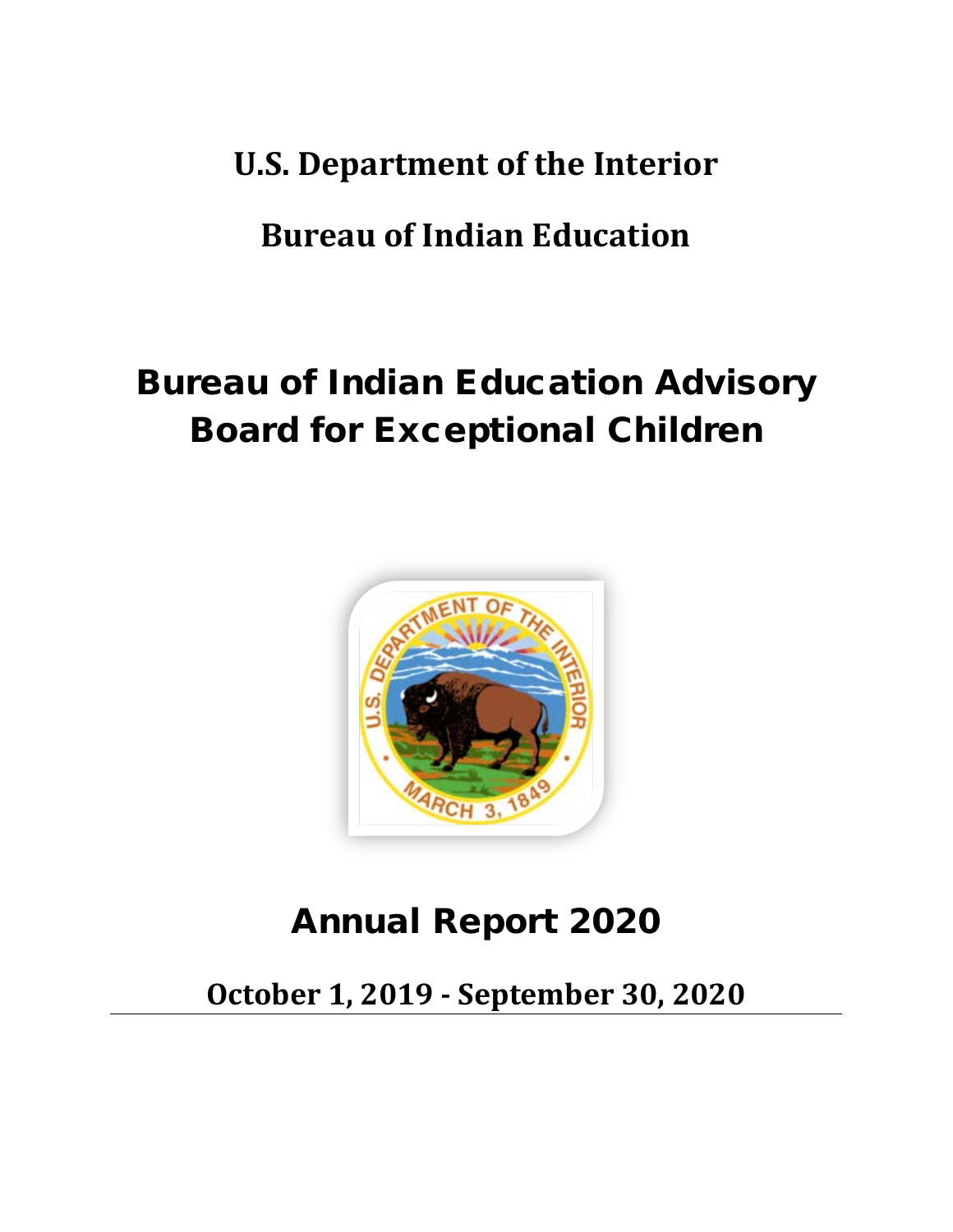# **Table of Contents**

| Recommendation 1: Effective and Consistent Implementation of BIE                                                                                                                                             |  |
|--------------------------------------------------------------------------------------------------------------------------------------------------------------------------------------------------------------|--|
| Recommendation 2: Board Coordination of Special Education Services<br>to include effective communication, collaboration, and transparency<br>across the BIE system, other BIA divisions and tribal education |  |
|                                                                                                                                                                                                              |  |
|                                                                                                                                                                                                              |  |
|                                                                                                                                                                                                              |  |
| Board Membership and Stakeholder Group Representation                                                                                                                                                        |  |
|                                                                                                                                                                                                              |  |
|                                                                                                                                                                                                              |  |
| Appendix 1: BIE Advisory Board Membership Roster 9                                                                                                                                                           |  |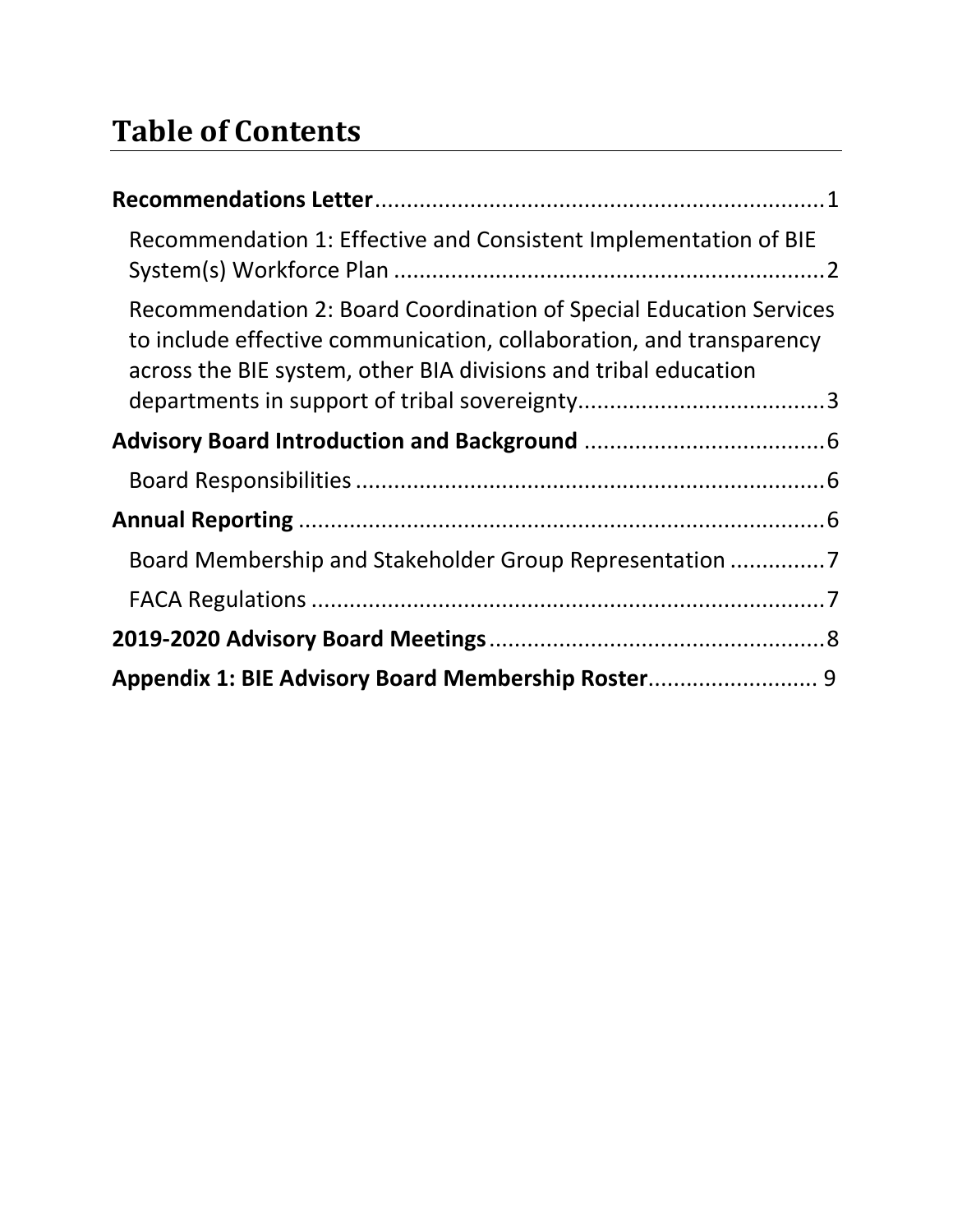## **Recommendations Letter**

September 30, 2020

#### **The Honorable David Bernhardt**

Secretary of the United States Department of the Interior 1849 C Street NW Washington, DC 20240

#### **Dear Secretary Bernhardt:**

This letter will outline the Bureau of Indian Education (BIE) Advisory Board for Exceptional Children concerns and recommendations regarding the provision of special education and related services to students within BIE funded schools. In doing so, we outline two primary concerns and related recommendations:

- 1. Effective and consistent implementation of BIE system(s) workforce plan.
- 2. Coordination of Special Education Services to include effective communication, collaboration, and transparency across the BIE system, other BIA divisions and tribal education departments in support of tribal sovereignty.

The Office of Special Education Programs has determined that the BIE "needs intervention" to be in compliance with regulations for implementing the requirements of Part B of the Individuals with Disabilities Education Act (IDEA) for the ninth consecutive year. The board has also reviewed the Government Accountability Office (GAO) report 20-358 released in May 2020 "Actions Needed To Ensure Students With Disabilities Receive Special Education Services" , listened to reports from stakeholders to include Tribally Controlled, Navajo region schools, Bureau Operated Schools and comments from the public to develop our recommendations for the 2020 Annual report.

The Advisory Board fulfilled its charge of meeting twice this year. The Board continues to meet its obligation to provide an annual report to the Secretary of the Interior. Previous Advisory Board annual reports listed specific recommendations, with timelines and assigned duties, to improve the quality of education services for students with disabilities. The Advisory Board noted the same concerns that have arisen repeatedly. The Board received a response from the Secretary of Interior's office for the 2018 annual report at the August 2020 board meeting. The advisory board has yet to receive a response to the 2019 annual report.

The Advisory Board respectfully requests that you acknowledge receipt of this letter in writing and the accompanying report and that you address the following concerns in a timely manner. We welcome the opportunity to meet and discuss with you to address these issues.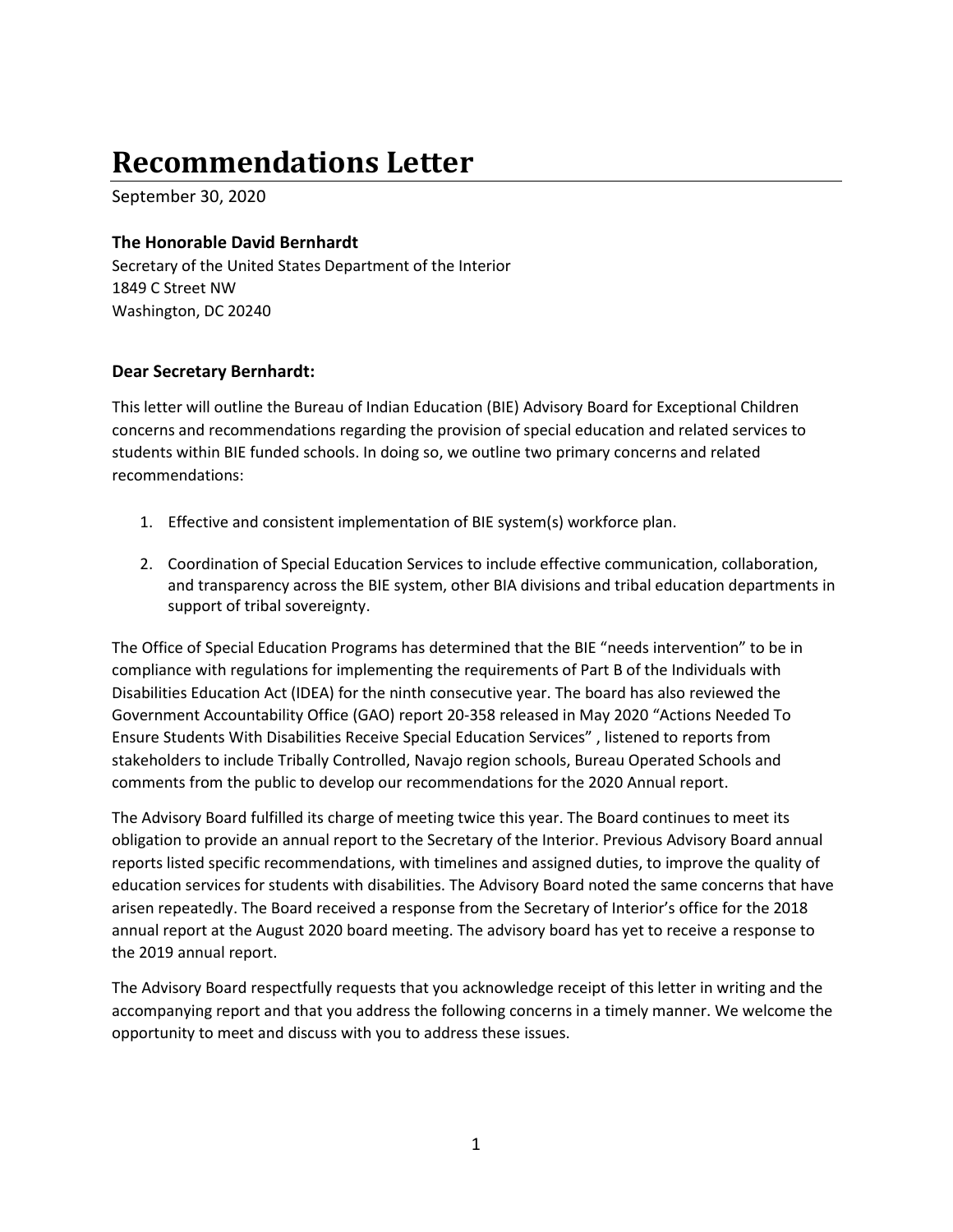#### **I. Effective and Consistent Implementation of BIE System(s) Workforce Plan**

**Justification:** The BIE continues to lack qualified staff for special education and related services, which is a denial of Free and Appropriate Public Education (FAPE); furthermore, schools are in need of substantial improvement. Without appropriate staffing to assist schools in providing services for students with disabilities, the BIE is out of compliance with federal requirements (currently in its ninth consecutive year of "needs intervention" status) regarding the provision of special education services and coordination of related services. This is a violation of the federal trust responsibility for Indian Education as well as Individuals with Disabilities Education Act (IDEA). The BIE Advisory Board has not received a response from the Secretary of the Interior's office to address the recommendations and concerns stated in the 2019 annual report. The board reviewed the Government Accountability Office (GAO) report 20-358 released in May 2020 "Actions Needed To Ensure Students With Disabilities Receive Special Education Services" , listened to reports from stakeholders to include Tribally Controlled, Navajo region schools, Bureau Operated Schools and comments from the public workforce continues to remain a high priority initiative in the 2020 Annual report.

The GAO report found that nearly 40 percent of students at BIE schools were not receiving required special education and related services. Students are not receiving these services due to the lack of qualified personnel. The board agrees to adopt the GAO Recommendation to establish consistent requirements for schools on making up missed special education and related services and monitor schools to ensure that they follow these requirements. We recommend that the BIE implement a system by which schools have access to daily support services for students with disabilities (e.g., school-level special education coordinator, program improvement specialist for special education, or education specialist at the ERC, ADD and SEA levels, in alignment with the Continuous Quality Improvement Plan (CQI).

The board agrees to adopt the GAO Recommendation that the Director of BIE should update the agency's workforce plan to include a strategy and timeframe for filling vacant staff positions responsible for overseeing and supporting schools' special education programs. (Recommendation 4)

The board noted that the BIE already agreed with this recommendation and plans to update and expand its Strategic Workforce plan to include new function areas. They expect to update it in the coming months to include special education.

Specifically the board recommends the following:

- A. Initiate timely processes for recruitment, employment and retention of qualified personnel, aligning with the school calendar to ensure positions are filled at the start of the school year across the BIE system, including expanded utilization of virtual delivery systems.
- B. Ensure the BIE works to implement effective and efficient recruitment and training of special educators and related service providers. To assist in this effort, the BIE is asked to work with existing Native American educator preparation programs that can be leveraged to increase the number of special education professionals. We also recommend that school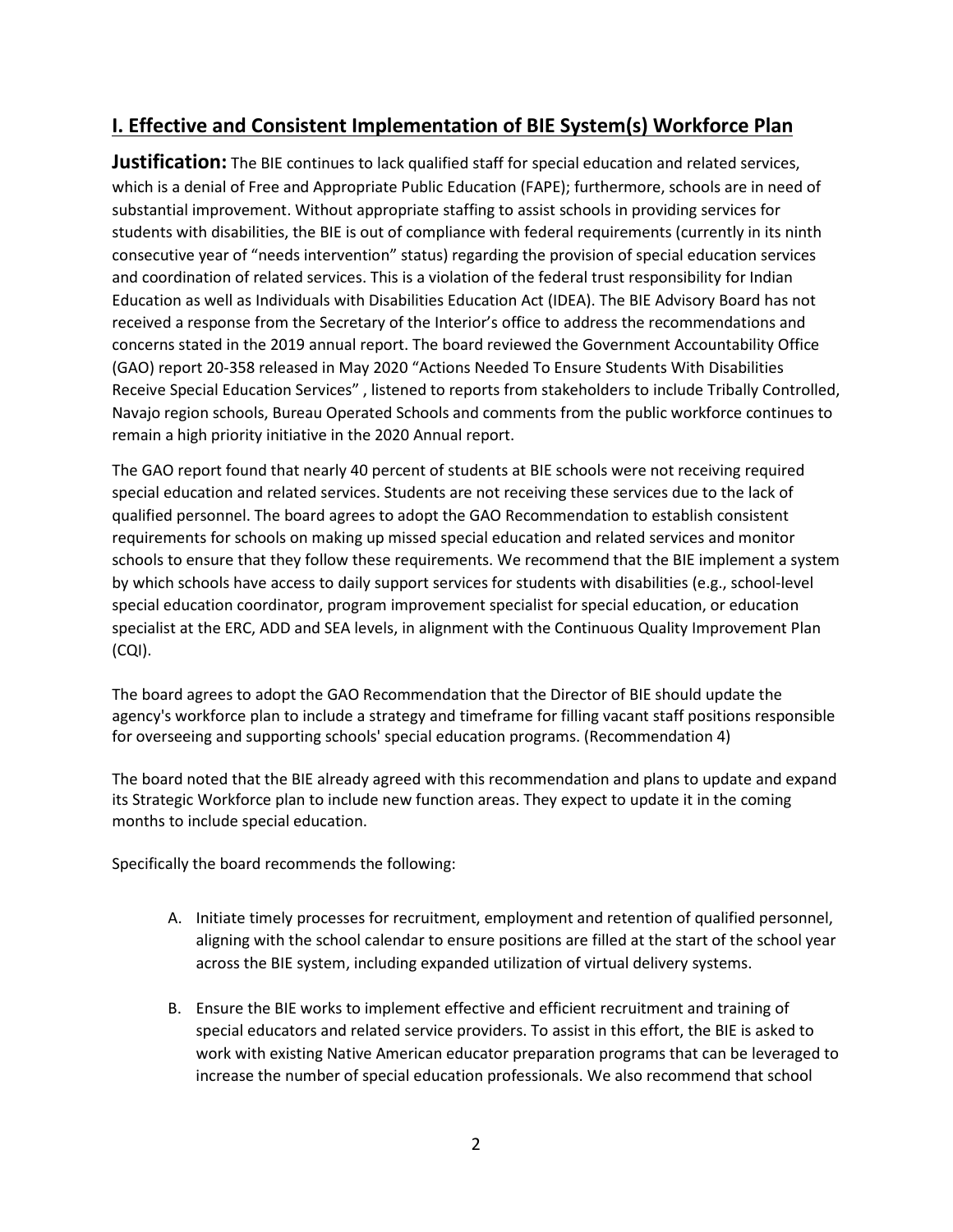personnel have opportunities to participate in relevant, high quality professional development programming.

- C. Develop an equitable system for funding, staffing and procurement across Bureau Operated, Tribally Controlled, and Navajo Schools to fill the support positions (Associate Deputy Director's level, ERC level, etc.) needed to provide focused and meaningful special education technical assistance to all schools as reflected in the reorganization.
- D. Build the capacity of special education personnel at the DPA, ERC and school levels to facilitate compliance and performance accountability. Personnel hired at these levels need to be fully certified/licensed and experienced in special education.
- E. Develop and update job categories, standards and descriptions for all special education and related service positions to ensure that personnel hired are fully certified/licensed and experienced in special education and/or related service fields.

The Advisory Board recommends that a plan be developed to address the following priorities to be completed by the end of the 2020-2021school year. These recommendations are critical to ensure compliance and timely delivery of services to students with special needs.

#### **II. Coordination of Special Education Services to include effective communication, collaboration, and transparency across the BIE system, other BIA divisions and tribal education departments in support of tribal sovereignty.**

**Justification:** The BIE has sponsored both the Sovereignty Indian Education and the Tribal Education Grant programs that extends to tribes across the nation. A concern is that the communication between BIE and tribal education departments is limited in the coordination of how these grants are to be implemented.

The BIE has established a Tribal Education Department grant program to support tribal education agencies with the authority for the education of all students within their nations. The success of this program relies on the capacity for the BIE and Tribal Education Departments to communicate and coordinate activities, specifically special education services.

The advisory board supports the GAO recommendation that the director of BIE should take steps to ensure that all of the agency's education resource centers conduct outreach with schools to inform them of the new rules in overseeing and supporting schools special education programs under the BIE reorganization.

The board has not received a written response from the Secretary of the Interior's Office for the last four years. The existence of the Advisory Board is statutorily mandated by Part B, Section 611(h)(6) of the IDEA Reauthorization of 2004 (the Act, 200 U.S.C. 1400). In order for the Advisory Board to act in its full capacity, the board requests acknowledgement of the report. If the Advisory Board does not receive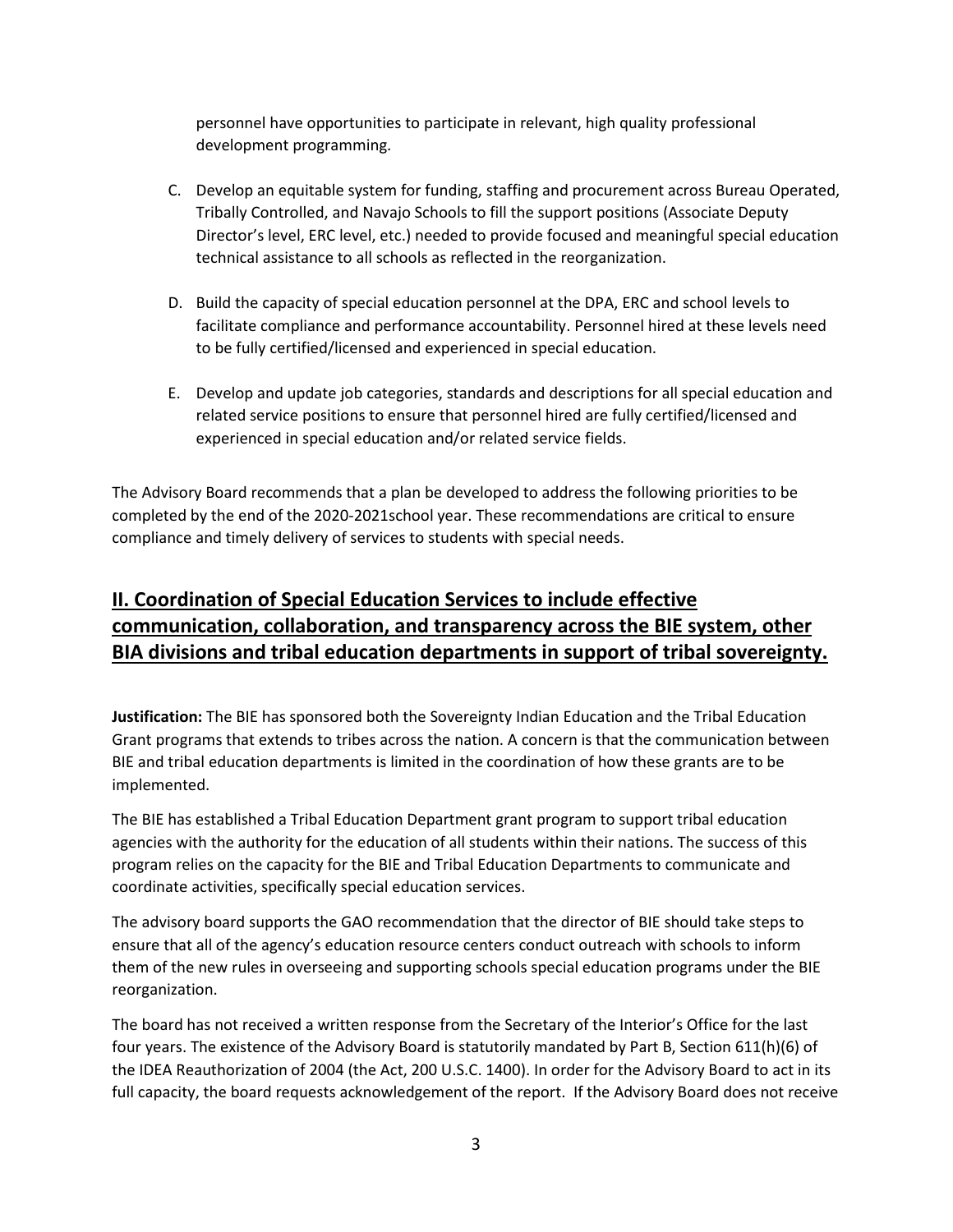an acknowledgement or response from the Secretary of Interior, perhaps another mechanism or approach should be considered by which the Advisory Board can request information and provide guidance.

Specifically the board recommends the following:

- A. Encourage and support interagency communication and collaboration between the BIE special education system and Tribal Education Departments.
- B. Clarify roles and responsibilities of BIE staff, departments and regions to ensure appropriate special education programs and services for students with disabilities.
- C. Increase direct community participation from all stakeholders across the BIE system.
- D. Develop/revise and implement the plan of coordination of the IDEA statute.
- E. Finalize and adopt the BIE Special Education Policy and Procedures.

Timely implementation of the recommendations as outlined above are critical as the BIE works to ensure compliance and fidelity to federal regulations regarding the education of Indian students with disabilities. Furthermore, such actions strengthen the federal government's efforts to respect and honor the federal trust responsibility for Indian education.

Thank you for the opportunity to share these recommendations. Please inform the Designated Federal Officer, Jennifer Davis [\(Jennifer.davis@bie.edu\)](mailto:Jennifer.davis@bie.edu) on behalf of the Advisory Board, if specific content in this letter needs further clarification.

Maec-waewaenen (Thank you),

Brenda Anderson, Advisory Board Member Dr. Robin Blitz, M.D., Advisory Board Member Dr. Eudore Camata, Ed.D, Advisory Board Member Cynthia Frank, Advisory Board Member Teresa McMakin, Advisory Board Member Marcy Oliver-Starr, Advisory Board Member Jennie Platerio, Advisory Board Member Dr. Harvey Rude, Ed.D, Advisory Board Member John Struck, Advisory Board Member Katinee Shawanokasic, Advisory Board Member Norman Shawanokasic, Advisory Board Member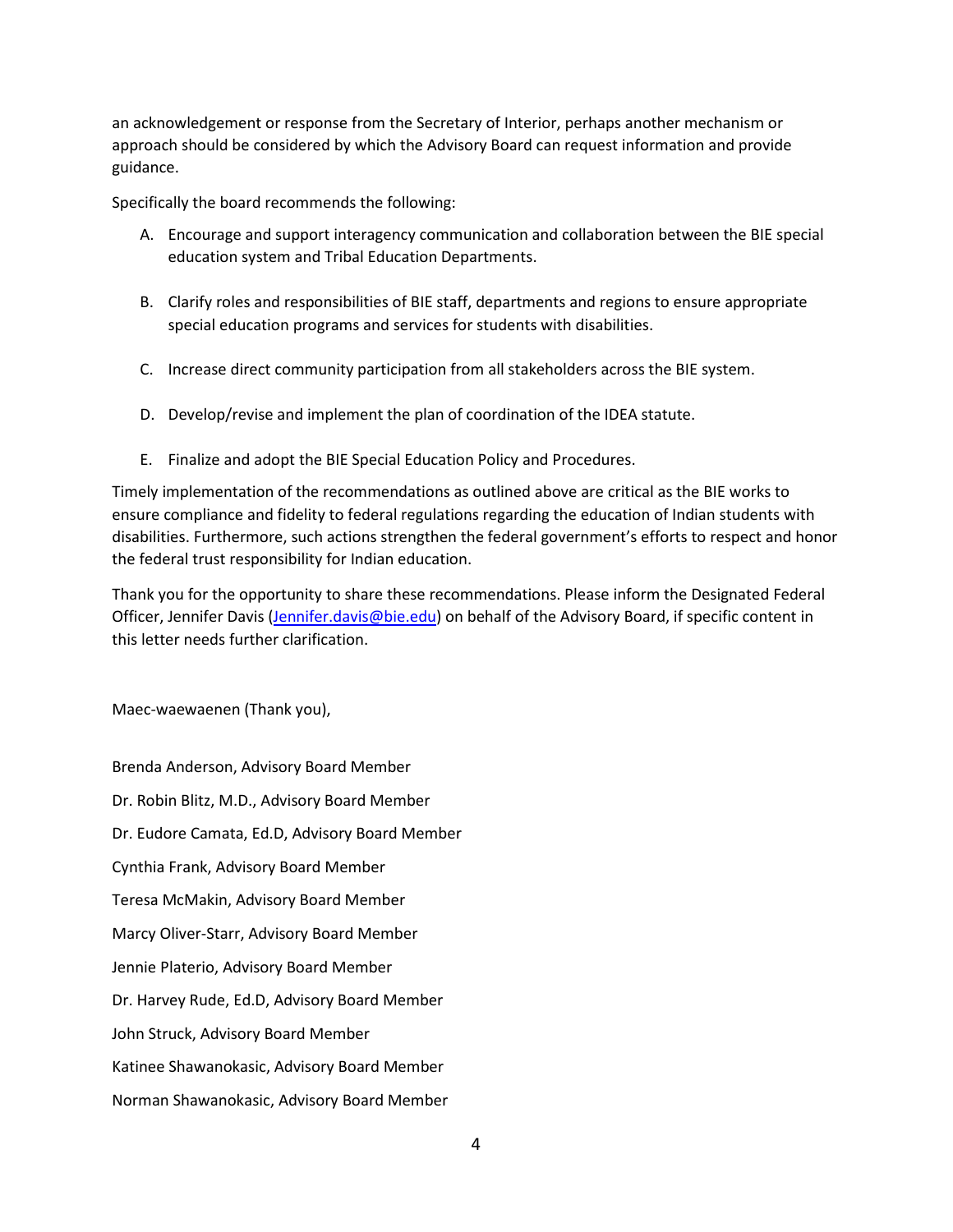Gretchen Wendell, Advisory Board Member

**cc:** Honorable Lamar Alexander, Chair, Senate Health, Education, Labor and Pensions Committee Honorable Bobby Scott, Chair, House Education and Labor Committee Betsy DeVos, Secretary of Education Tara Sweeney, Assistant Secretary - Indian Affairs Tony Dearman, Director, BIE Margo Delaune, Acting Associate Deputy Director, BIE Dr. Eugene Thompson, Acting Supervisory Education Specialist (IDEA), BIE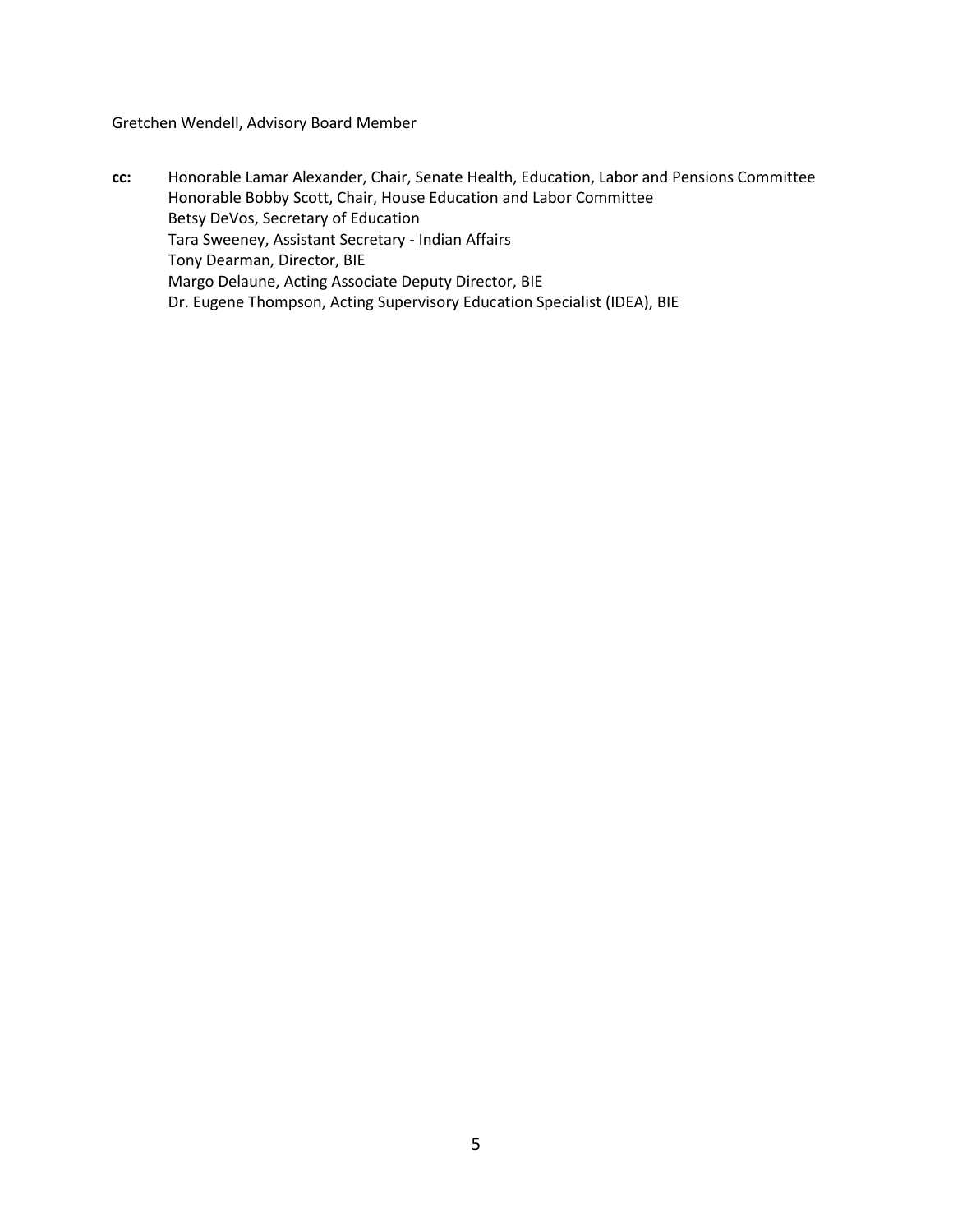# **Advisory Board Introduction and Background**

The Individuals with Disabilities Education Improvement Act (IDEA, P.L. 108-446) guarantees free and appropriate public education to all children with disabilities in the United States. To guide states and other agencies that deliver special education and related services to children with disabilities, IDEA requires states to establish advisory boards that represent stakeholders, such as educational and program administrators, teachers, individuals with disabilities, and parents of children with disabilities. These advisory boards offer input on priorities and unmet needs within special education.

The Bureau of Indian Education (BIE), an agency within the Department of the Interior, oversees education for American Indian and Alaska Native students. Just as states must establish advisory boards to offer guidance on special education needs, the BIE is required to establish an advisory board for the same purpose. The BIE Advisory Board for Exceptional Children (Advisory Board), authorized by Part B, Section 611(h)(6) of the IDEA Reauthorization of 2004 (the Act, 200 U.S.C. 1400), represents the special education needs of all students with disabilities served by the BIE education system.

Currently, the Bureau of Indian Education (BIE) oversees a total of 183 elementary, secondary, residential and peripheral dormitories across 23 states. There are 130 schools that are tribally controlled under P.L. 93-638 Indian Self Determination Contracts or P.L. 100-297 Tribally Controlled Grant Schools Act. The remaining 53 schools are directly administered by the BIE. Currently, the BIE education system serves approximately 49,000 elementary and secondary students; of these students, approximately 6,233 have disabilities.

### **Board Responsibilities**

The Advisory Board's duties, which are solely advisory, are to:

- assist in the coordination of services within the Bureau of Indian Affairs (BIA) and the BIE with other local, state, and federal agencies in the provision of education for infants, toddlers, and children with disabilities;
- advise and assist the Secretary in the performance of the Secretary's responsibilities as described in Section 611(h)(6) of the Act;
- develop and recommend policies concerning effective inter- and intra-agency collaboration, including modifications to regulations and the elimination of barriers to inter- and intraagency programs and activities;
- provide assistance and disseminate information on best practices, effective program coordination strategies, and recommendations for improved early intervention services or educational programming for Indian infants, toddlers, and children with disabilities; and
- provide assistance in the preparation of information required to be submitted under Section 611(h)(6) of the Act.

### **Annual Reporting**

The Advisory Board is required by federal regulation (34 C.F.R.: 300.715) to submit an annual report describing its activities during the preceding year. The annual report identifies specific areas of need that the Advisory Board selected as priorities. The report advises BIE staff, the Secretary of the Interior, and Congress regarding programs, regulations, and policy development that will support and improve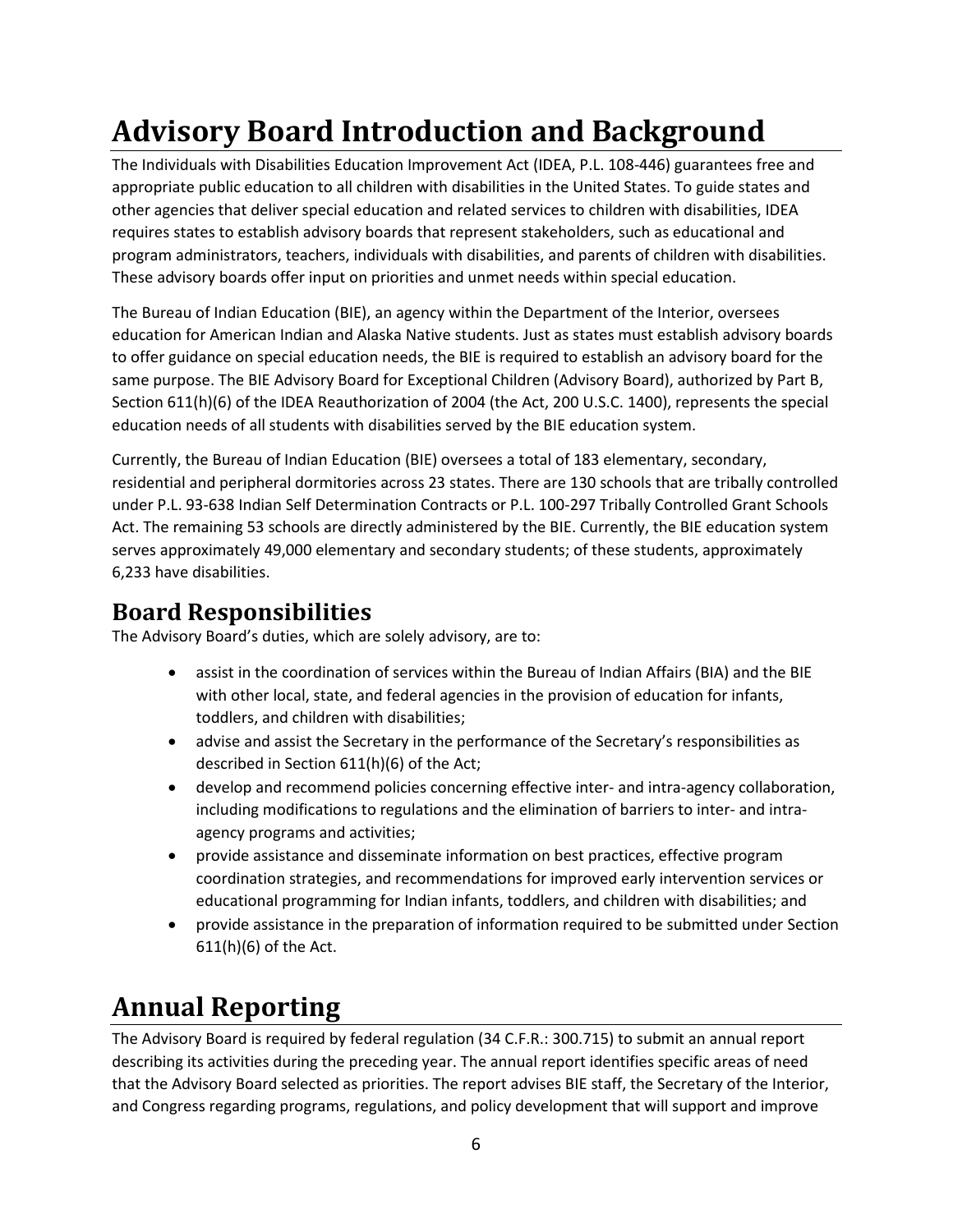the education of American Indian and Alaska Native students with disabilities. This report is submitted in fulfillment of the annual reporting requirement for 2019.

### **Board Membership and Stakeholder Group Representation**

The Advisory Board currently has 11 out of 15 members. The Secretary of the Interior selects and appoints members who represent a wide range of stakeholders involved in or concerned with the education and provision of services to American Indian and Alaska Native children with disabilities. Stakeholder groups include:

- Native American persons with disabilities,
- Native American parents or guardians of children with disabilities,
- Teachers of children with disabilities,
- Service providers to children with disabilities,
- State and local education officials,
- Representatives of tribes or tribal organizations,
- Representatives from state interagency coordinating councils in states that contain reservations,
- Members representing entities of BIE or BIA.

Advisory Board members are appointed to terms of either 2 or 3 years, so that half of the membership terms expire after 2 years and the terms of the remaining members expire after 3 years. The Secretary of the Interior selects the Advisory Board chairperson. (Appendix 1: Advisory Board Members lists all members of the 2019 Advisory Board and indicates which stakeholder category each member represents).

### **FACA Regulations**

As an advisory board to a federal agency, the Advisory Board falls under the requirements of the Federal Advisory Committee Act (FACA; 5 U.S.C., Appendix 2). FACA aims to ensure that the advice of federal advisory committees is objective and available to the public, and that the committees comply with cost control and recordkeeping requirements. The Advisory Board must comply with FACA regulations by:

- Making Advisory Board meetings open to the public,
- Publishing advance notice of upcoming meetings in the Federal Register,
- Recognizing a Designated Federal Officer (DFO) assigned by the BIE to support the Advisory Board,
- Ensuring that members avoid conflicts of interest, and
- Limiting membership terms.

The current DFO Jennifer Davis has assisted the Advisory Board in maintaining compliance with these requirements.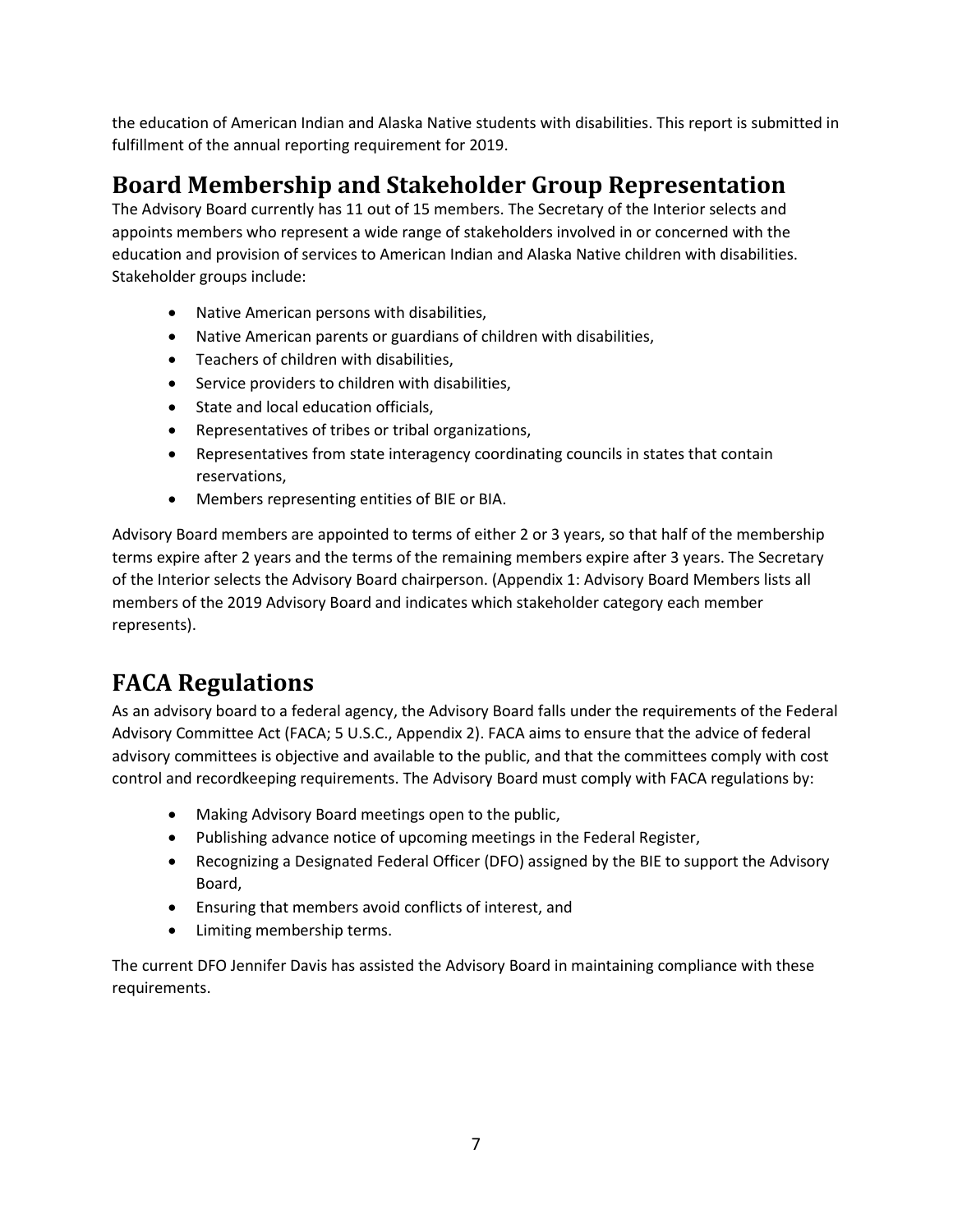## **2019 Advisory Board Meetings**

The Advisory Board generally meets two to three times per year, as is necessary to complete its work. For FY 2019-2020 (October 1, 2019 through September 30, 2020) the full Advisory Board met once in 2019 and twice in 2020.

- **November 13-15, 2019, Albuquerque, NM (Advisory Board In-Person Meeting)** This was the first meeting for FY2019-2020. The Advisory Board received updates about the BIE's special education programs from the BIE Associate Deputy Directors, BIE Director's Office and the Division of Performance and Accountability. During the meeting the Board discussed various priorities for FY19-20.
- **April 22-24, 2020** The Advisory Board attempted to meet in Washington, D.C. however the federal register notice failed to meet publishing deadlines and this was also the period the COVID-19 pandemic started and travel was very limited.
- **August 19-20, 2020, (Advisory Board Online Meeting)**

The Advisory Board conducted its second meeting for FY2019-2020. There were five new Board members who attended this meeting: Dr. Robin Blitz, M.D., Cynthia Frank, Dr. Harvey Rude, Norman Shawanokasic and John Struck. The Advisory Board received updates about the BIE's special education programs from the BIE Associate Deputy Directors, BIE Director's Office, the Division of Performance and Accountability and Public commenting sessions were provided each day. The 2020 Annual Report was worked on however it was not finished. The Board needed one more day to complete the 2020 Annual Report.

#### • **September 30, 2020, (Advisory Board Online Meeting)**

The Advisory Board conducted its third and last meeting for FY2019-2020 to complete the 2020 Annual Report. In addition to working on the Annual Report, the ADD Navajo Region provided their special education update since it did not occur during the August 2020 Board meeting. There was also a Public Commenting session that was also provided. For the remainder of the meeting the Board worked and finalized the 2020 Annual Report.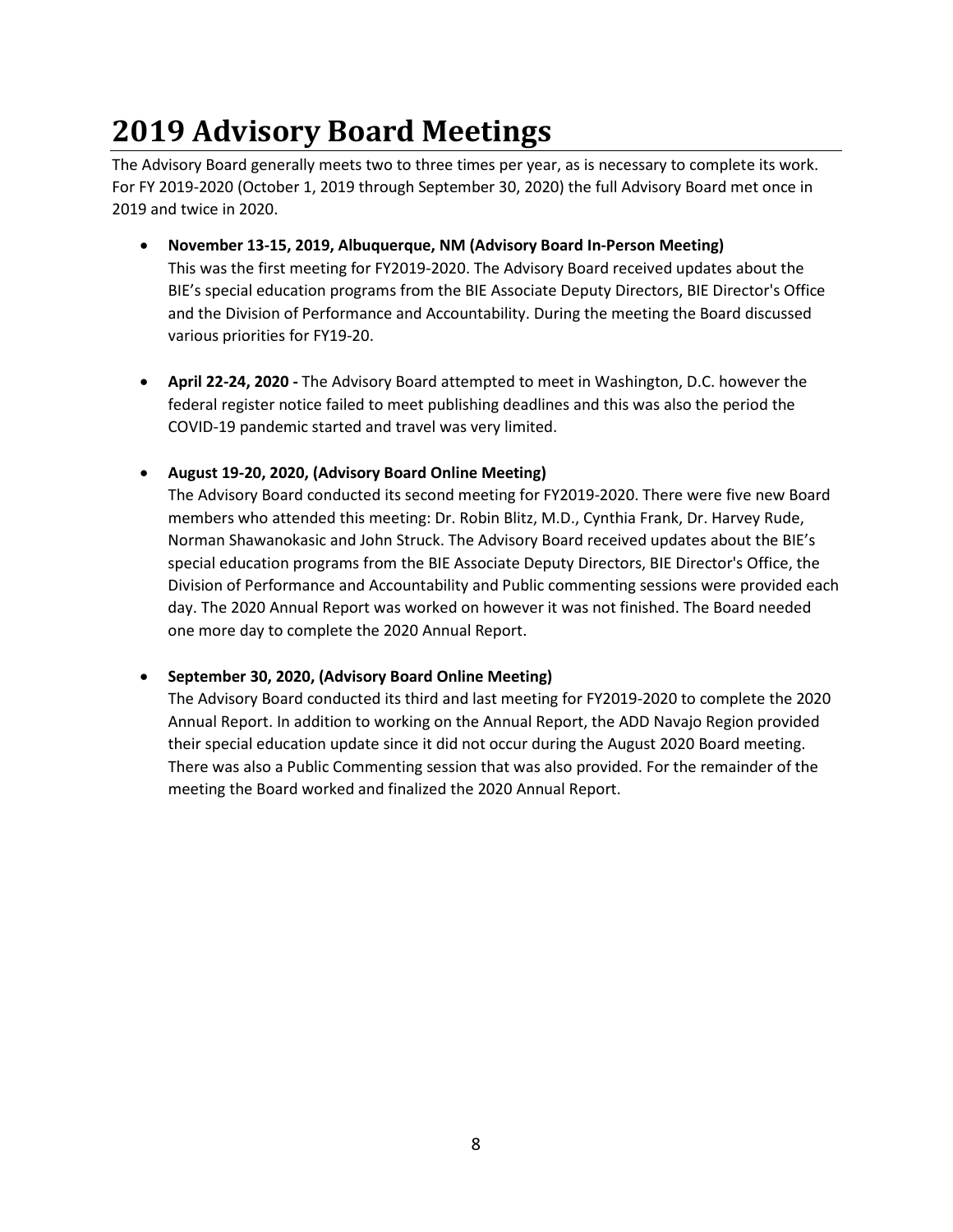### **BIE Advisory Board Membership Roster**

- 1. **Brenda Anderson, Secretary.** 3-YearTerm Period: 4/1/2019 4/1/2022 State Location: AZ. Represents Category: Tribes or tribal organizations
- 2. **Dr. Robin Blitz, M.D., Board Member.** 3-YearTerm Period: 7/9/2020 7/9/2023 State Location: AZ. Represents Category: State Interagency Coordinating Councils (for states having Indian reservations)
- 3. **Dr. Eudore Camata, Board Member.** 2-YearTerm Period: 4/1/2019 4/1/2021 State Location: NM. Represents Category: Local Education Officials
- 4. **Cynthia Frank, Board Member.** 3-YearTerm Period: 7/9/2020 7/9/2023 State Location: NM. Represents Category: Indian parents or guardians of children with disabilities
- 5. **Teresa McMakin, Board Member.** 3-YearTerm Period: 4/1/2019 4/1/2022 State Location: MT. Represents Category: Local Education Officials
- 6. **Marcy Oliver, Board Member.** 2-YearTerm Period: 4/1/2019 4/1/2021 State Location: NM. Represents Category: State Education Officials
- 7. **Jennie Platerio, Board Member**. 2-YearTerm Period: 4/1/2019 4/1/2021 State Location: AZ. Represents Category: BIE employees concerned with the education of children with disabilities
- 8. **Dr. Harvey Rude, Board Member**. 3-YearTerm Period: 7/9/2020 7/9/2023 State Location: CO. Represents Category: Service providers to children with disabilities
- 9. **Katinee Shawanokasic, Board Member**. 3-YearTerm Period: 4/1/2019 4/1/2022. State Location: WI. Represents Category: Indian persons with disabilities
- 10. **Norman Shawanokasic, Board Member.** 3-YearTerm Period: 7/9/2020 7/9/2023 State Location: WI. Represents Category: Tribes or tribal organizations
- 11. **John Struck, Board Member.** 3-YearTerm Period: 7/9/2020 7/9/2023 State Location: MS. Represents Category: Teachers of Children with Disabilities
- 12. **Gretchen Wendell, Vice-Chairperson.** 2-YearTerm Period: 4/1/2019 4/1/2021 State Location: SD. Represents Category: BIE employees concerned with the education of children with disabilities